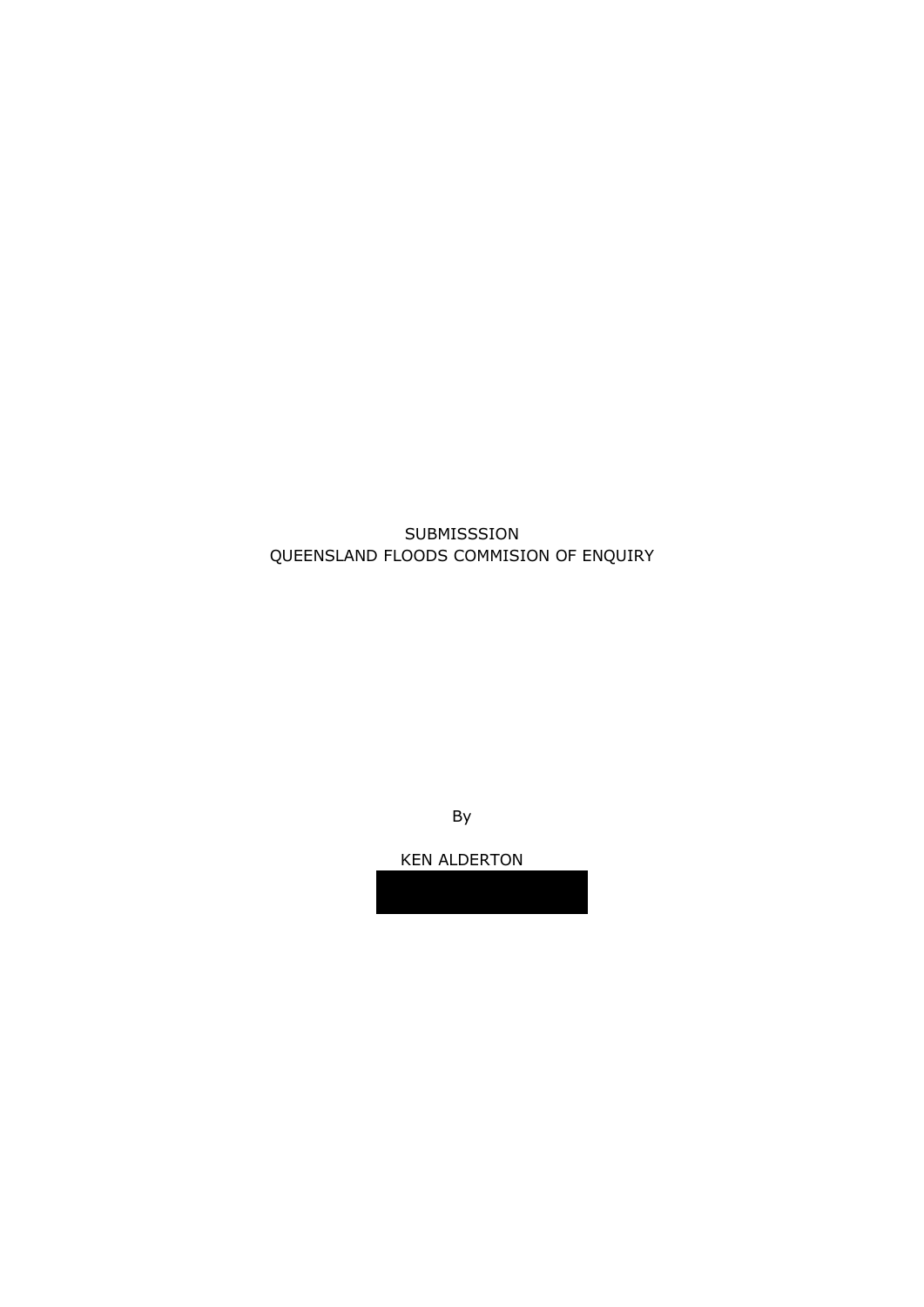## 1. SUMMARY

This submission addresses the Commission's term of reference (g), namely:

'all aspects of land use planning through local and regional planning systems to minimise infrastructure and property impacts from floods'

It demonstrates that the pressures and cultures within Local Government Authorities, LGAs, produce faulty decisions for Development Applications on flood prone land. These faulty decisions have progressively increased the number of properties that have the potential to be inundated during periodic floods, increase the number of people adversely affected by flooding and increase the costs of restitution. There is some evidence that the effects are concentrated in more vulnerable groups like those who rent properties and elderly people in retirement centres who have no reason to be aware of the flooding history of the land. The evidence is drawn exclusively from the Ipswich City Council area but this submission has statewide relevance. Ipswich City Council is a good example to illustrate the more general position in the state since it:

- 1. Is one of the major LGAs in Queensland that have been sustained extensive flood damage in both the 1974 and 2011 flood events.
- 2. Has both urban and rural areas that are subject to periodic flooding.
- 3. Has an operational structure similar to most other Local Government Authorities.
- 4. Is subject to developmental pressures that are common to other Local Government Authorities.

Furthermore, effective solutions need to be implemented at the State rather than Local Government level.

- 2. RECOMMENDATIONS
	- 1. That the State Government establish by legislation mandatory criteria for flood prone land.
	- 2. That LGAs be required by State legislation to identify flood prone land in their planning schemes.
	- 3. That LGAs be prevented by State Legislation from approving any type of residential or business development, without exception, on land identified in the planning scheme as flood prone.
	- 4. The changes in (iii) and (iv) above could be achieved by amendments to the Sustainable Planning Act. For example, Schedule 1 of the Act ‗Prohibited Development' could be amended to include land described by (i) above.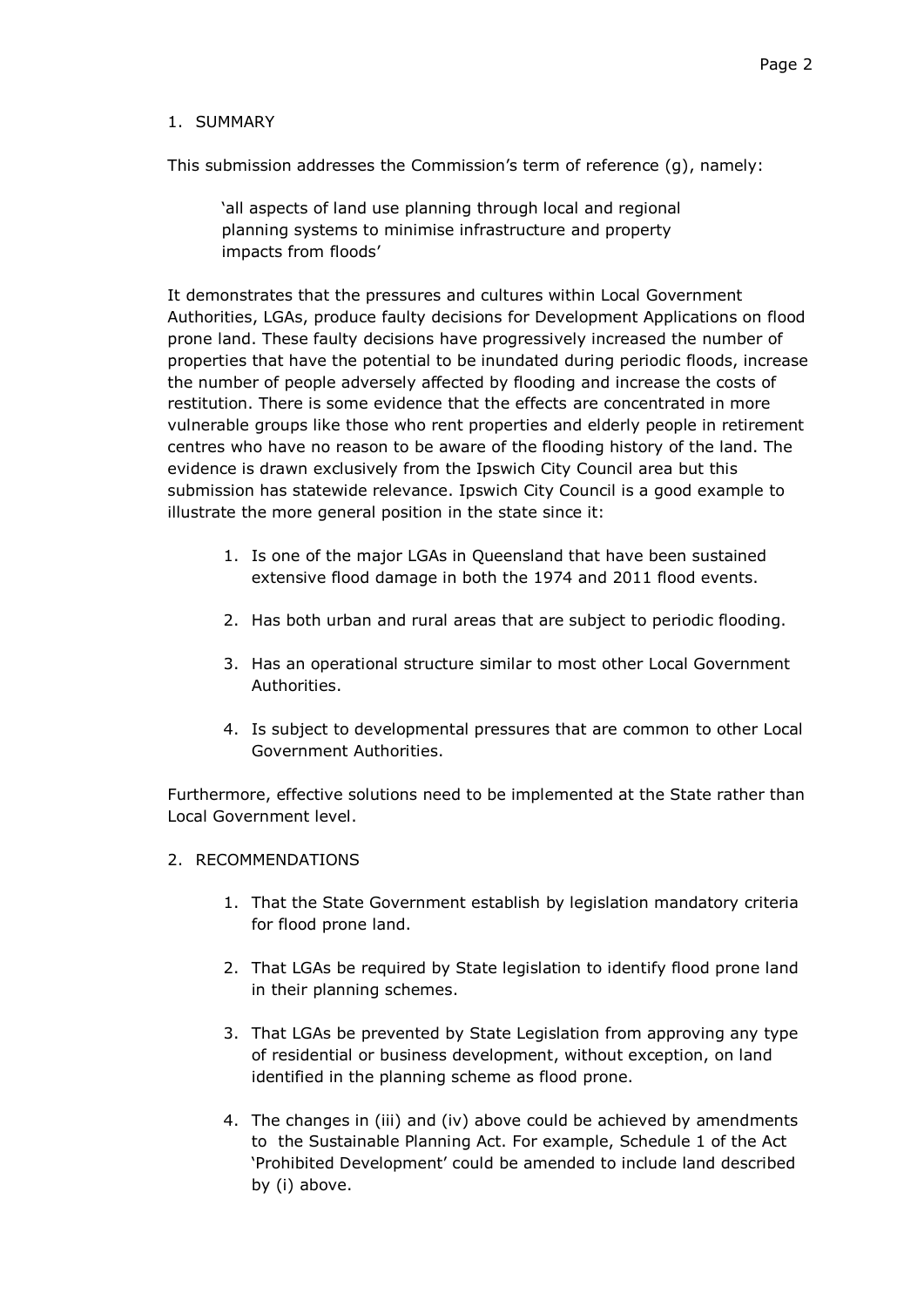### 3. THE PROBLEM

Whether flood prone land in any particular area in Queensland is developed or not is largely determined by LGAs and private developers. Some guidance is provided by the State Governments through legislation such as the Sustainable Planning Act and its predecessor the Integrated Planning Act. The word guidance is used advisedly. Although both the State Acts look prescriptive, in practice the provisions of these acts are broad enough to allow LGAs to have almost unfettered licence to do as they see fit. The exceptions are where State interests such as State owned infrastructure or environmental responsibilities are involved.

Although the rate income of LGAs is notionally based on the 'unimproved' value of the land alone, in practice the rateable value of land in an LGA area increases markedly if it is either developed or redeveloped to a land use of higher value. The growth in income of an LGA is dependent on the degree to which it can encourage the development or redevelopment of the land in its area. The development or redevelopment of flood prone land, traditionally of low relative value, is particularly attractive. It is also profitable to developers if they can get such low value land approved for higher value development. Fees and charges which are applied by LGAs to each development are also a significant source of its income. For example, 'Town planning and development charges' represented 11% of the total rates income for Ipswich City Council in the year 2009/2010.

However, when properties in flood prone areas are inevitably damaged, LGAs and developers bear little of the cost of restoration of either the private property or the considerable public property that is always associated with such development. The costs are almost all borne by the broader public through insurance premiums, by private interests totally dissociated from the original development or by State and Federal Governments. In other words when flood prone land is inappropriately developed, LGAs and developers get all the benefit and the public, State and Federal Governments bear all the costs.

The authorities that directly control the development of flood prone land, LGAs, have large financial incentives to allow development of such land. The parties that are largely responsible for paying the costs of restoration after the property on this land is damaged by flood; the general public, private property owners not associated with the initial developers, the State Government and the Federal Government have little or no influence on whether such land is developed.

### 4. THE SIZE OF THE PROBLEM

Authoritative, accurate information on the number and location of residential and business sites damaged by moderate or major flood events is notoriously difficult to obtain. LGAs that have access to such information are usually unwilling to make it publicly available. For example, in either 1999 or 2000 consultants Sinclair Knight Merz produced a report for Ipswich City Council entitled "Ipswich Rivers Flood Study" which examined the effects of the 1974 floods. A request on 22 January 2011 to the Ipswich City Council Library to view a copy of the report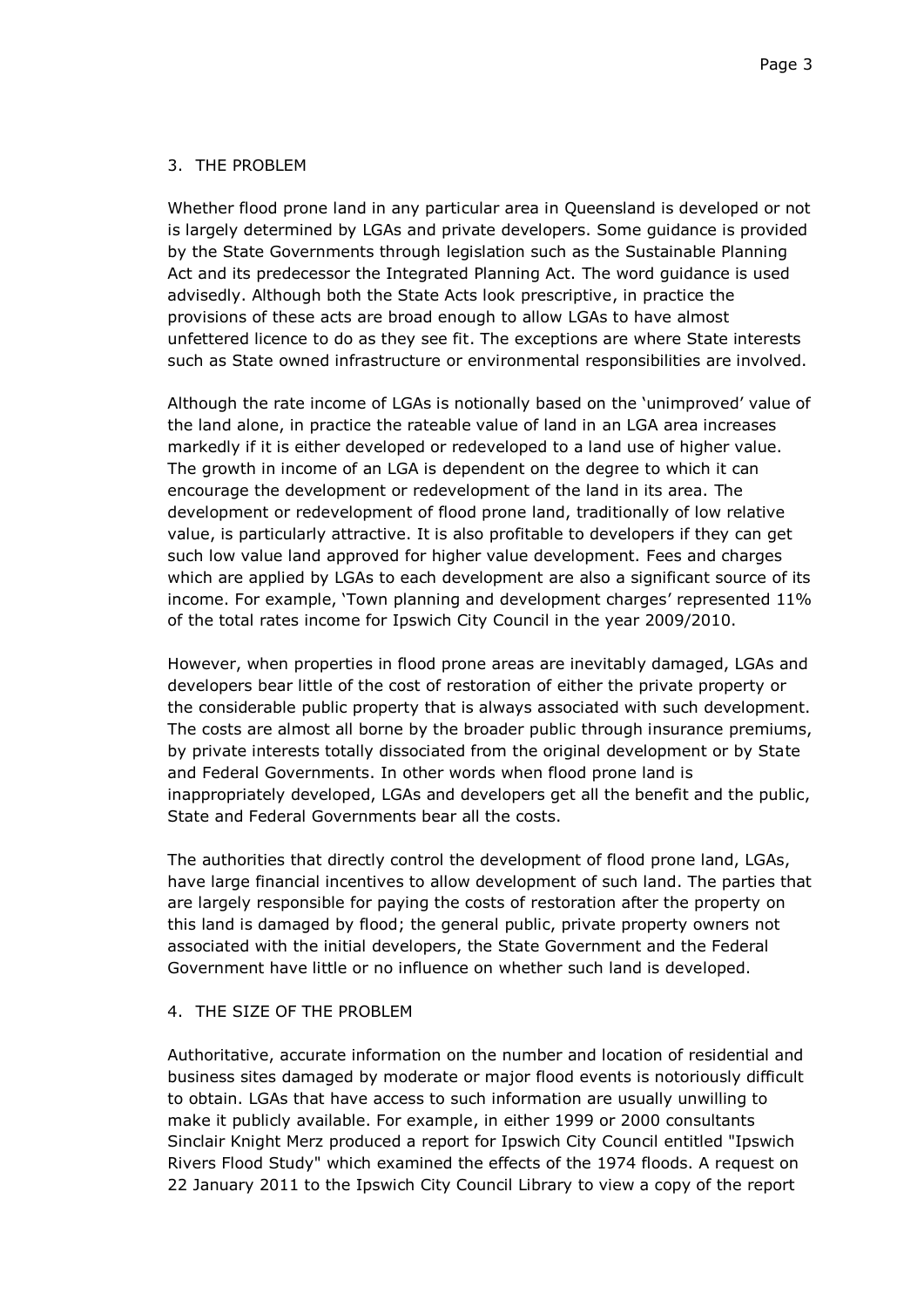produced the response that 'the Ipswich River Flood Study is not able to be be [sic] released' (see email exchange Attachment 1). Most of the available information comes from local media or press releases by LGAs.

For the Ipswich City Council local government area there seems to be general agreement that about 1000 homes were 'inundated' in the 1974 flood. Cr Nardi Chairman of the Works Committee, Cr Tully Chairman of the Planning and Development Committee and Mr Shane Neumann M.P. Federal Member for Blair have all used this figure (see Attachment 2). Mr Neumann produced the figure of 3,000 homes which were inundated in the 2011 flood and this is the only figure for this event that has been found (see Attachment 2). However the Ipswich Local Disaster Management Group (LDMG), of which Cr Nardi is the Deputy Chairman, projected that 6,000 houses would be 'affected' if a flood of the 1974 size occurred now a figure that Cr Tully disputed without providing an alternate (see Attachment 2).

This means that between 2,000 and 5,000 dwellings have been constructed in flood prone areas in Ipswich in the 37 years since 1974. This is an average of between 54 and 135 dwellings for each year assuming that construction was evenly spread over the period. However what is more likely is that construction started at low levels in the years immediately following the 1974 flood event and accelerated as the memory of the event faded. Approval of developments on flood prone land was being given by Ipswich City Council almost up to the time of the latest major flood event in January 2011, apparently in direct contravention of the stated policy of the Council.

#### 5. THE DEVELOPMENT APPROVAL PROCESS – IN PRACTICE

This section illustrates the **actual** process by which development on flood prone land has been approved in the Ipswich City Council LGA. The process is repeated, to a greater or lesser degree, in LGAs throughout Queensland.

There is a general public perception that elected Councillors either make the final decision on the approval of developments or at the very least have a large input into these decisions. This is simply not the case. Councillors review only a minute fraction of Development Applications. Ipswich City Council makes decisions on about 120 Development Applications per month. In the 12 month period from September 2009 to September 2010, Councillors in the Planning and Development Committee or in the full Council considered only 4 out of a probable total of 1,500 applications that were decided. The vast bulk of decisions are made within the Planning Department under powers delegated to them by the Council. Under the Ipswich City Council Resolution of 24 March 2009, the power to approve any development application irrespective of size is delegated to Team Coordinators, a second level position in the Planning Department.

It could be argued that Councillors do not need to review each Development Application because they set the policy for development either directly or by way of the planning scheme and this policy controls decisions by the Planning Department. Again this is not the case. Cr Paul Tully, Chairman of the Planning and Development Committee publically defined the policy of Ipswich City Council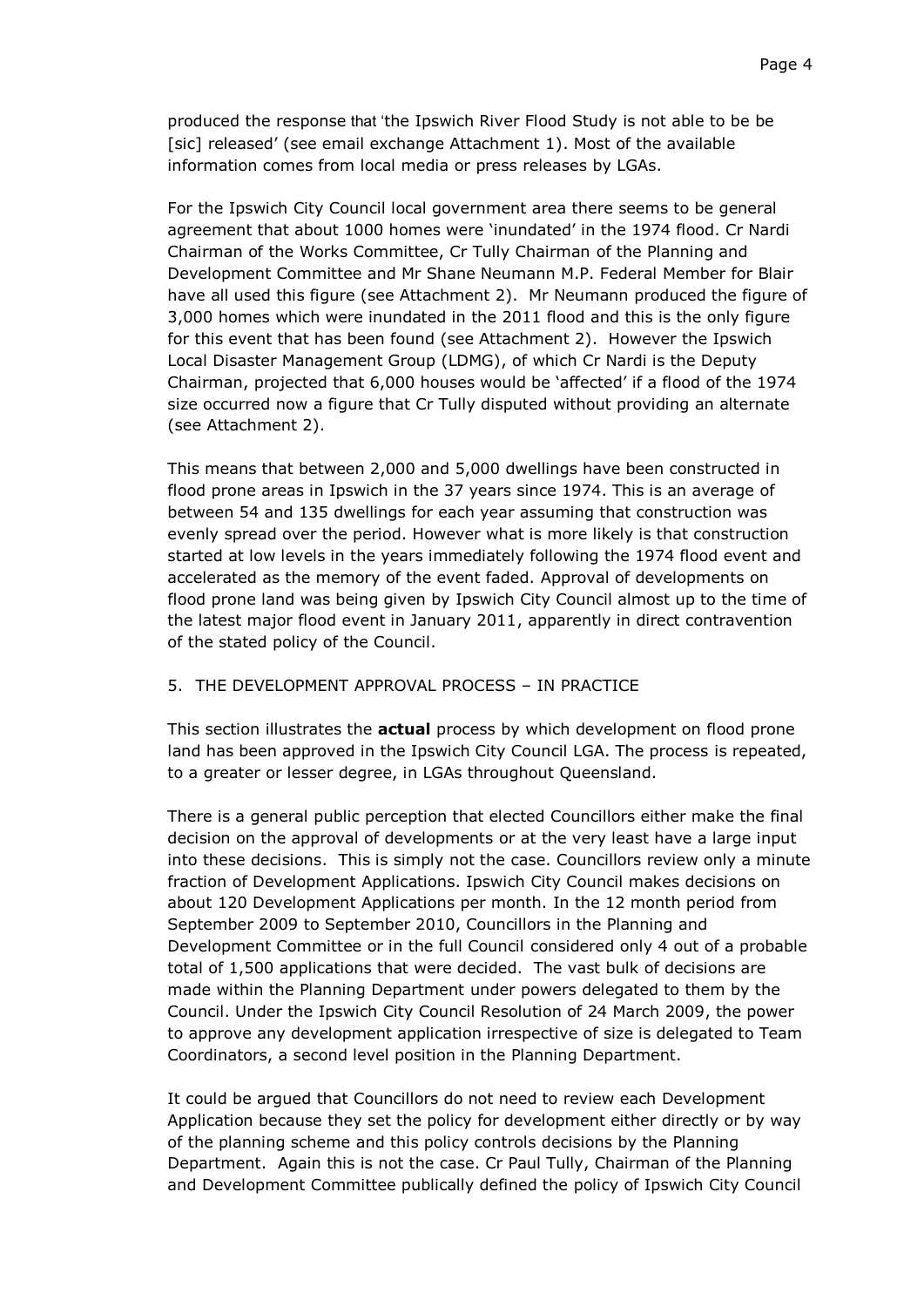on the development of flood prone land (see Attachment 2). The essential features of this policy are:

- 1. The standard for identifying flood prone land is the Q100 level.
- 2. Single dwellings are permitted on land that is below the Q100 level.
- 3. Land below the Q100 cannot be subdivided.
- 4. By inference, multiple dwellings are not permitted below the Q100 level.

The Ipswich City Council planning scheme supports Cr Tully's recital of the Council's policy but does not have the absolute prohibition on development below the Q100 zone contained in Cr Tully's statement.

There is no separate zone for flood prone land in the planning scheme. It is covered under the designation of the Limited Development (Constrained) Zone. Division 19 of the scheme covers this Zone and sets out the requirements for this Zone. Parts of this Division say that housing and reconfiguration of lots (subdivision) *'are generally not approved'* and that multiple residential uses *'constitute undesirable development which is unlikely to be approved'*. A separate part of the scheme, Part 11—Overlays, Div 4—Development Constraints Overlays pages 11-26 and 11-27, requires that *'Lot reconfigurations which create sites for additional dwellings are avoided in areas situated below the 1 in 100 flood line'*.

It should be noted that the scheme merely says that reconfiguration of lots and residential use of land below the Q100 line are 'to be avoided' or are 'generally not approved'. This gives the Planning Department considerable room to permit development below the Q100 line. This contrasts with Cr Tully's language of absolute prohibition in Attachment 2. It should be noted that the Sustainable Planning Act requires that the planning decisions be assessed against and comply with the requirements of the planning scheme not Council policy (see Section 313,314 and 326 of the Act).

When Cr Tully asserts that:

'the council had not permitted subdivision or development of the worst flooding areas since 2002.'

he is misinformed. This can be illustrated by the following three cases of Development Applications on flood prone land that were approved after 2002. These cases also illustrate that the Planning Department is not controlled by Council policy but by their interpretation of the more indefinite language of the planning scheme. Copies of all of the documents referenced in these cases can be accessed in the 'PD Online' database on Ipswich City Council's website. Each Development Application used in these cases is identified with a DA number and address, either of which can be used to access these documents.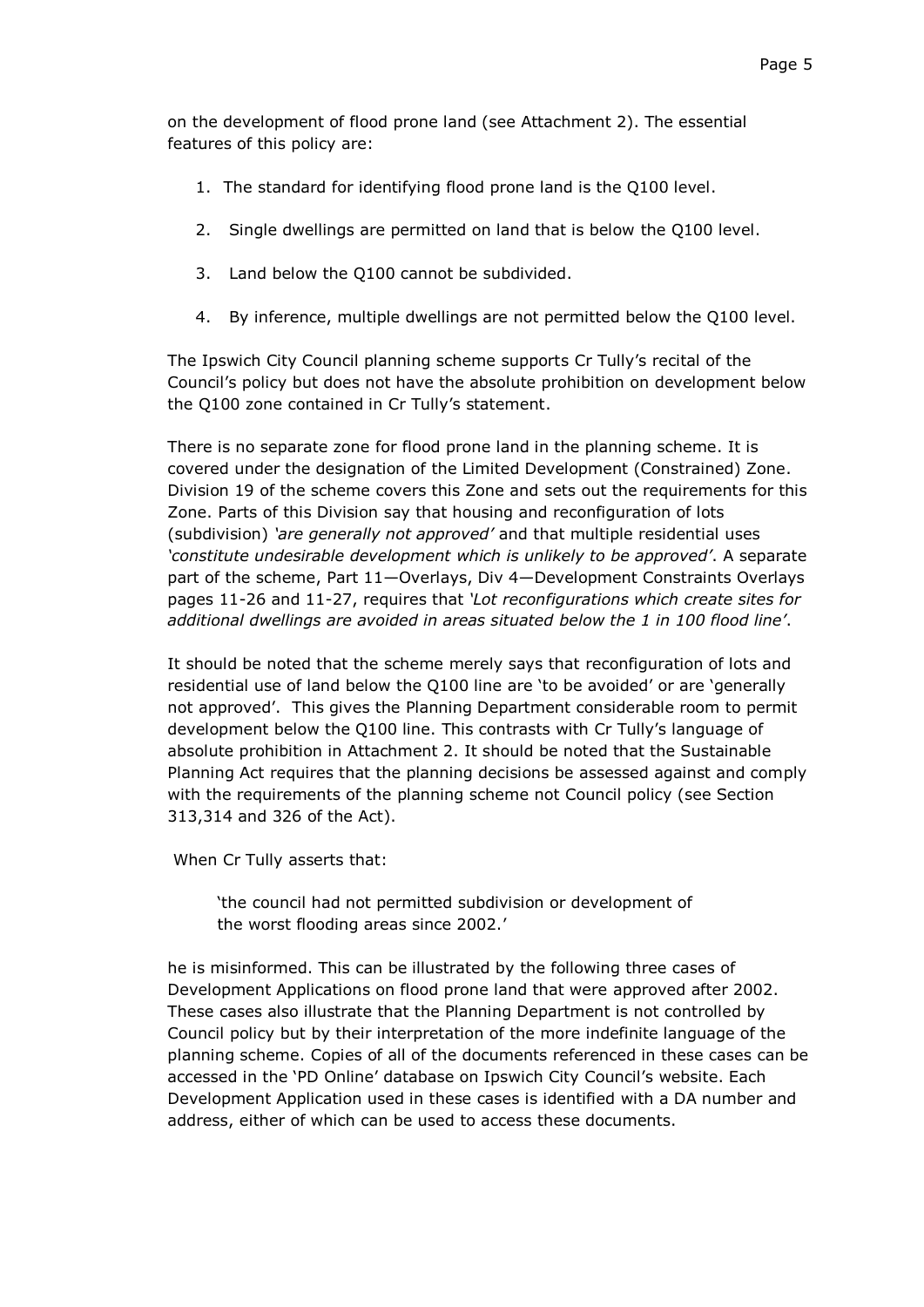Case 1 – Development Application No: 323/2010 Address : 84 Chubb Street, One Mile, Decision Date : 13 September 2010 Decision Authority: Acting Team Coordinator – Central/West

This Application is for Reconfiguration of a Lot into 42 Lots in four stages and was approved under the provisions of the Sustainable Planning Act. This approval is not a standalone application. It is not valid unless taken up in conjunction with development application 437/2005, approved on 20 March 2006. This application was for reconfiguration of three lots into two lots and a material change of use to allow the construction of 118 'Aged Accommodation Units'.

The effect of these two approvals is that only the 118 Aged Accommodation Units can be built on the site. The pre-existing zoning was a combination of Large Lot Residential and Recreational. There are no approvals earlier than 20 March 2006 that would make it qualify 'under the earlier regime' test that which Cr Tully says would have permitted the developer 'to exercise their existing development rights' see Attachment 2.

The land is below the Q 100 level. In fact the Decision Notice for Application 323/2010 approved on 13 September 2010, four months prior to the 2011 flood event says:

### ―4. Flooding

The subject site was fully inundated in the 1974 flood. Council, and its servants and agents, accept no liability or responsibility for any loss or damage to person or property of whatever nature or however caused as the direct or indirect consequence of the granting of the approval herein contained. Such approval has been granted at the request of the developer and in reliance of information submitted by the developer in support thereof."

This exact clause was also contained in the Decision Notice for Application 437/2005, approved on 20 March 2006. This indicates that Council was aware that the land was flood prone and indicates that the developer was similarly aware that the land was flood prone. Yet the Council approved the building of accommodation for aged people in direct opposition to Cr Tully's public statement of policy but simultaneously absolved itself of legal responsibility for any damage.

The author personally observed that the area proposed for construction of the units was covered by about 1 metre of flood water on 12 January 2011.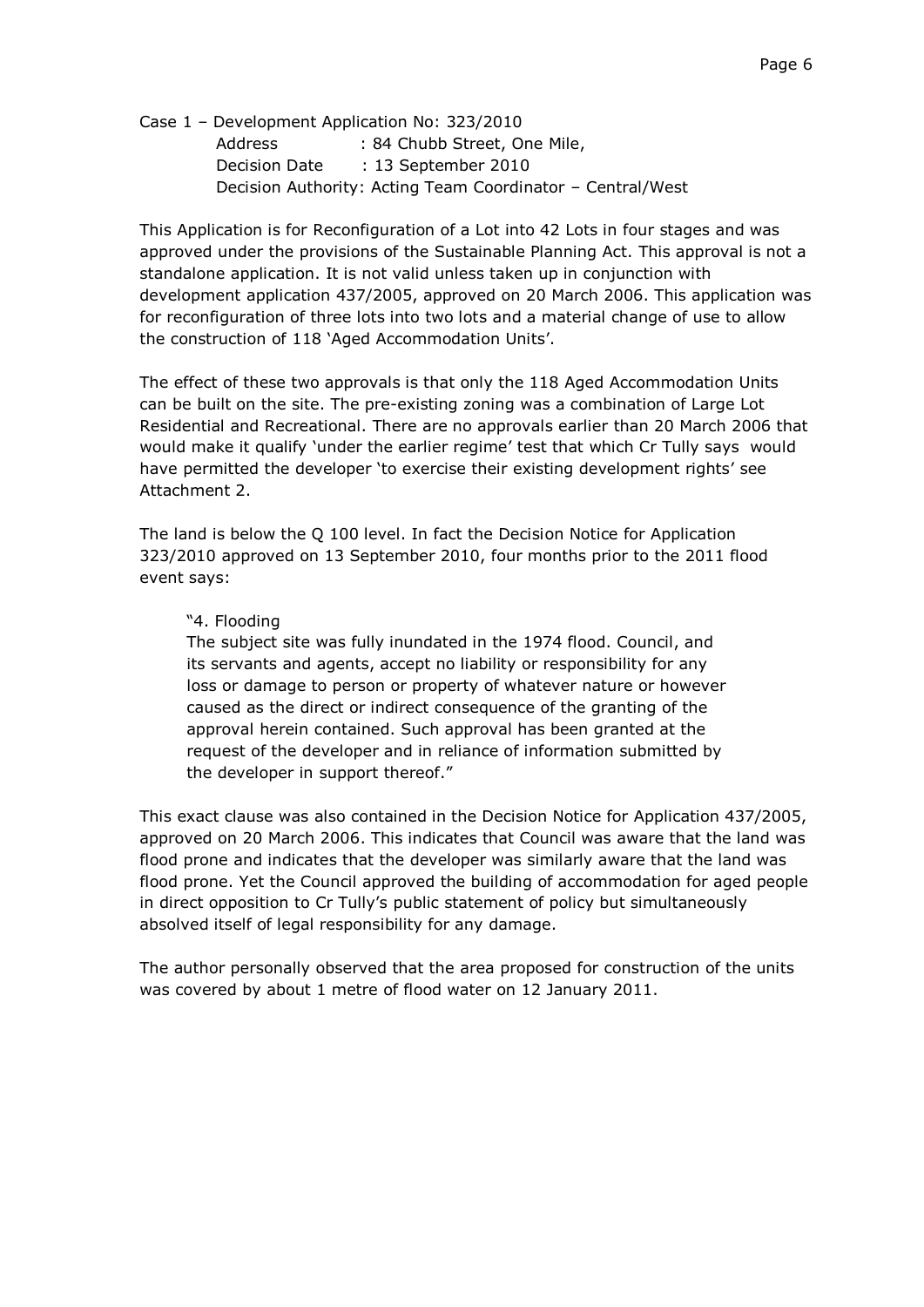Case 2 – Development Application No: 6749/2007 Address : 70A Chubb Street, One Mile Decision Date: 17 September 2008 Decision Authority: Team Co-ordinator - Central West

This approval was for Reconfiguring one lot into eleven lots.

In a document accompanying the Application, Planning Report Ref 06-010,dated 17 August 2007, which was prepared by Daniel Willis Town and Environment Planning, the developer acknowledges that the land is below the Q100 line but contends that:

- 1. The extent of floodwaters shown on Council's overlay map OV5 may not be accurate at a property by property basis.
- 2. That the extent of flood waters in this area has been modified due to the extent of development within the area, including earthworks.
- 3. That the site can be adequately developed to mitigate the risk of flooding associated with a QIOO event by increasing the size of the culverts used to convey stormwater to the drainage easement and by ensuring the differentiation between the road height and the level of the new allotments is sufficient to allow flows associated with a Q100 event to be contained within the road reserve.
- 4. The site is surrounded by existing residential development that is below the Q100 line therefore residential development should be allowed

Despite these contentions a month after receiving the above reports, Brett Davey, Acting Development Team Coordinator – Central West wrote on page 2 of an Information Request letter dated 20 September 2007:

### ‗Flooding

The applicant is requested to submit a plan of the proposal development, which has been prepared by a RPEQ, superimposed with the inundation line of the 1 in 100 ARI Flood event. Council has information which suggests that this property is affected by this Flood line. The applicant is therefore requested to demonstrate that the requirements of Ipswich Planning Scheme Part 11, Division 4, Section 7 – Flooding and Urban Storm Flow Path Areas have been addressed.'

This suggests that the Planning Department was not convinced by arguments in the above report.

There is no indication in the documents available on PD Online on the Ipswich City Council website that this information was provided by the developer. There are no conditions in the Decision Notice that require the implementation of the flood mitigation measures proposed by the developer. As at 29 March 2011, more than 2 years after this Application was approved, the Q100 line on Council's overlay remains unchanged and still covers 70A Chubb Street. (see Attachment 3, Figure 1).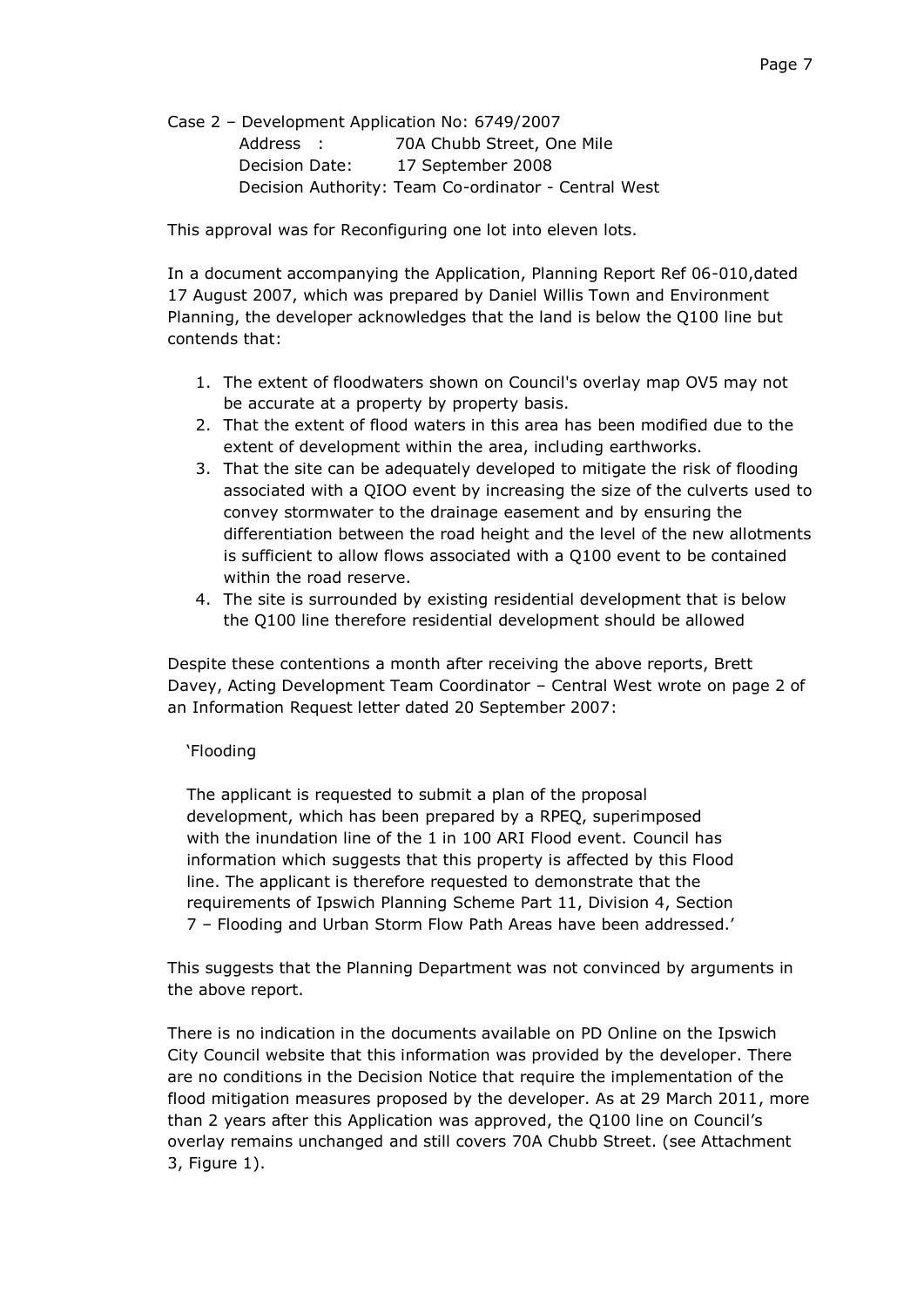This indicates that the Planning Department was aware that the land was flood prone and below the Q100 line but still approved the reconfiguration with no conditions for flood mitigation measures. Neither Cr Tully's public statement of policy nor the planning scheme suggest that flood mitigation measures are an acceptable reason for development below the Q100 line.

Case 3 – Development Application No: 195/2006 Address : 2 Haig Street, Brassall Decision Date : 23 December 2009 Decision Authority: Team Co-ordinator - Central West

This is an Application for a Material Change of Use of Premises that would allow the construction of Multiple Residential Units (48 Dwelling Units). The site was previously zoned Recreation and apparently contained a disused tennis court and clubs. The Bremer River is located on the eastern boundary of the site.

A flood report, prepared by Cardno (Qld) Pty Ltd, Job No. 7396/11 dated 7 October 2009, shows that some sections of the site are more than 3 metres below the Q100 flood levels and right at the Q20 flood level. It also suggests that the site will be filled to bring it above the Q100 level. But a map of the site after development seems to suggest that a number of the dwellings would still be inundated (see Attachment 2, Figure 2). Clearly the Planning Department was aware that the land was flood prone and below the Q100 line but still approved the reconfiguration with no conditions for filling except to insist that:

‗There must be no filling or removal of material in the flood area below the flood level associated with an 100 ARI of years with the exception of what has been specified in Flood Study Version 4 for 2 Haig Street Brassall prepared by Cardno dated 7 October 2009'.

(see page 29 of the Decision Notice)

This would seem to restrict the developer to the situation depicted in the map in Attachment 2 Figure 2. In any case, neither Cr Tully's public statement of policy or the planning scheme suggest that artificially raising the land level above the Q100 line is an acceptable reason for allowing development below the natural Q100 line.

These three cases illustrate that:

- 1. Since 2002, the Planning Department of Ipswich City Council has permitted development below the Q100 flood line even though these developments consisted of a considerable number of dwellings.
- 2. The Planning Department was clearly aware that the lot reconfigurations and multiple dwelling developments that were approved were on land below the Q100 level.
- 3. The Planning Department took advantage of the indefinite language of the planning scheme to approve these development.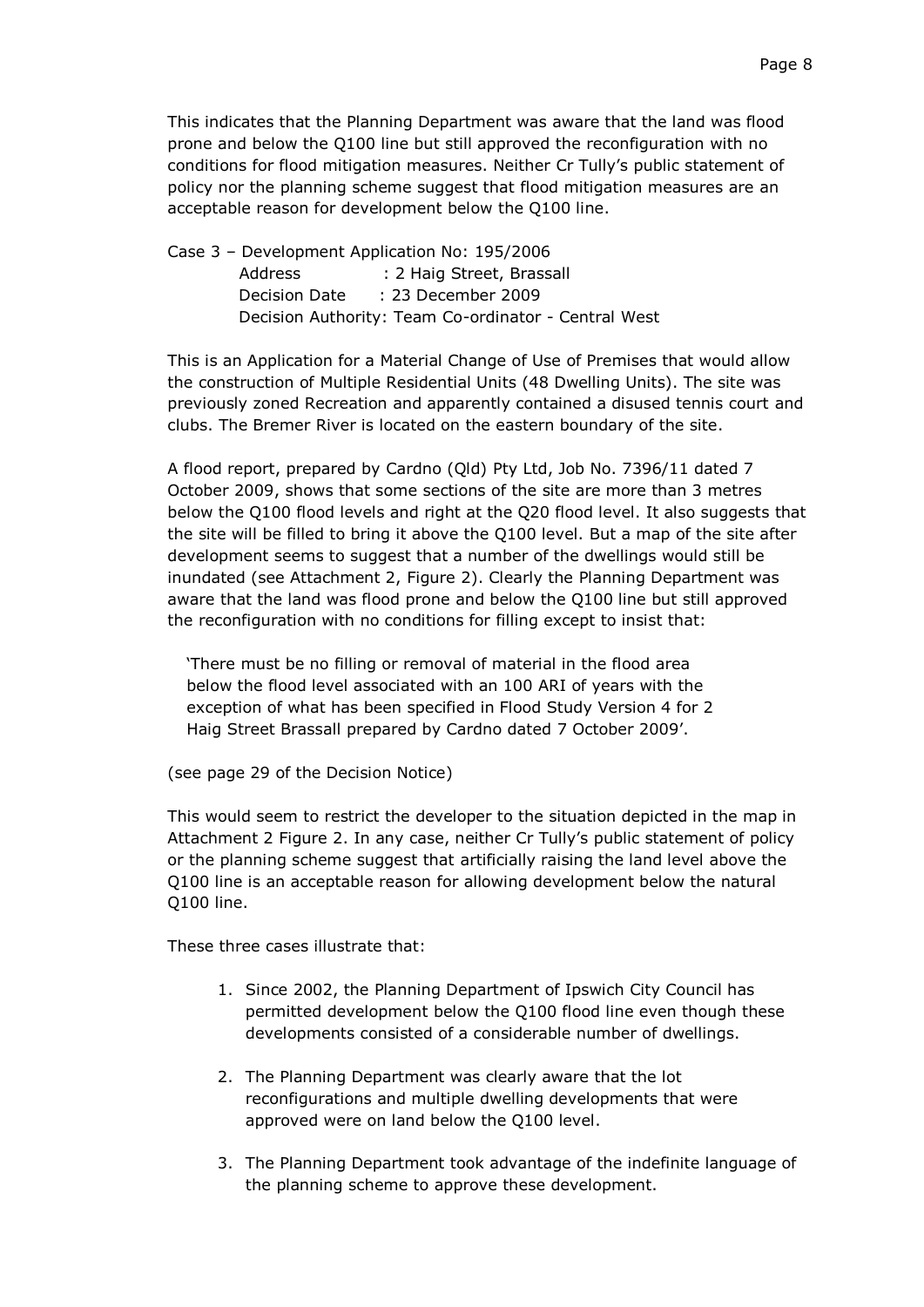One feature of these cases that was particularly disturbing is the one of the approvals was for 118 accommodation units that would be utilised exclusive by elderly people, a group who are particularly vulnerable during major flood events.

There is no convenient means of determining how many cases similar to those detailed above have occurred in Ipswich City Council since 2002. The Council database PD Online presumably contains all the necessary details but is not searchable by flood prone land criteria. Therefore the only means of extracting the information is to look separately at each of the 1,500 applications per year.

It is also argued that the public has an avenue for review of Development Application approvals by appeal to the Land and Environment Court and this has the effect of controlling decisions of Planning Departments. In fact, suggestions of appeals to the Court area favourite response of planners when questions are raised about decisions. There are some difficulties with this approach:

- 1. Appeals can only be mounted by people or organisations that have made a submission during the public Notification Period.
- 2. Only applications that are 'impact assessable' are required to have a Notification Period.
- 3. The cost of an appeal to the Queensland Planning and Environment Court has been estimated to be in excess of \$80,000. This is well beyond the resources most individuals and small interest groups.
- 4. These appeals are inevitably defended by both the Council and developer. The combined resources of these two groups usually make the cost of success much higher.

A thorough search of the database of Queensland Planning and Environment Court Decisions at http://www.austlii.edu.au/au/cases/qld/QPEC/ shows that in the 11 years between 1999 and 2010 only 22 of the cases brought to the Court involved individual submitters. Two of these of these involved Ipswich City Council. This demonstrates the power of these disincentives.

Planning Departments are well aware that decisions approving Applications are extremely unlikely to be subject to the review of Planning and Environment Court. They are equally aware that decisions refusing Applications or imposing unwelcome conditions would certainly be appealed by the developer. A cost of \$80,000 to \$100,000 is a small price to pay to secure a multimillion dollar development.

## 6. WHY ARE DEVELOPMENTS ON FLOOD PRONE LAND APPROVED?

The assignment of reasons for the apparent ease with which residential developments are approved on flood prone land are bound to be somewhat speculative but some reasons seem to arise from the above description of the approval process namely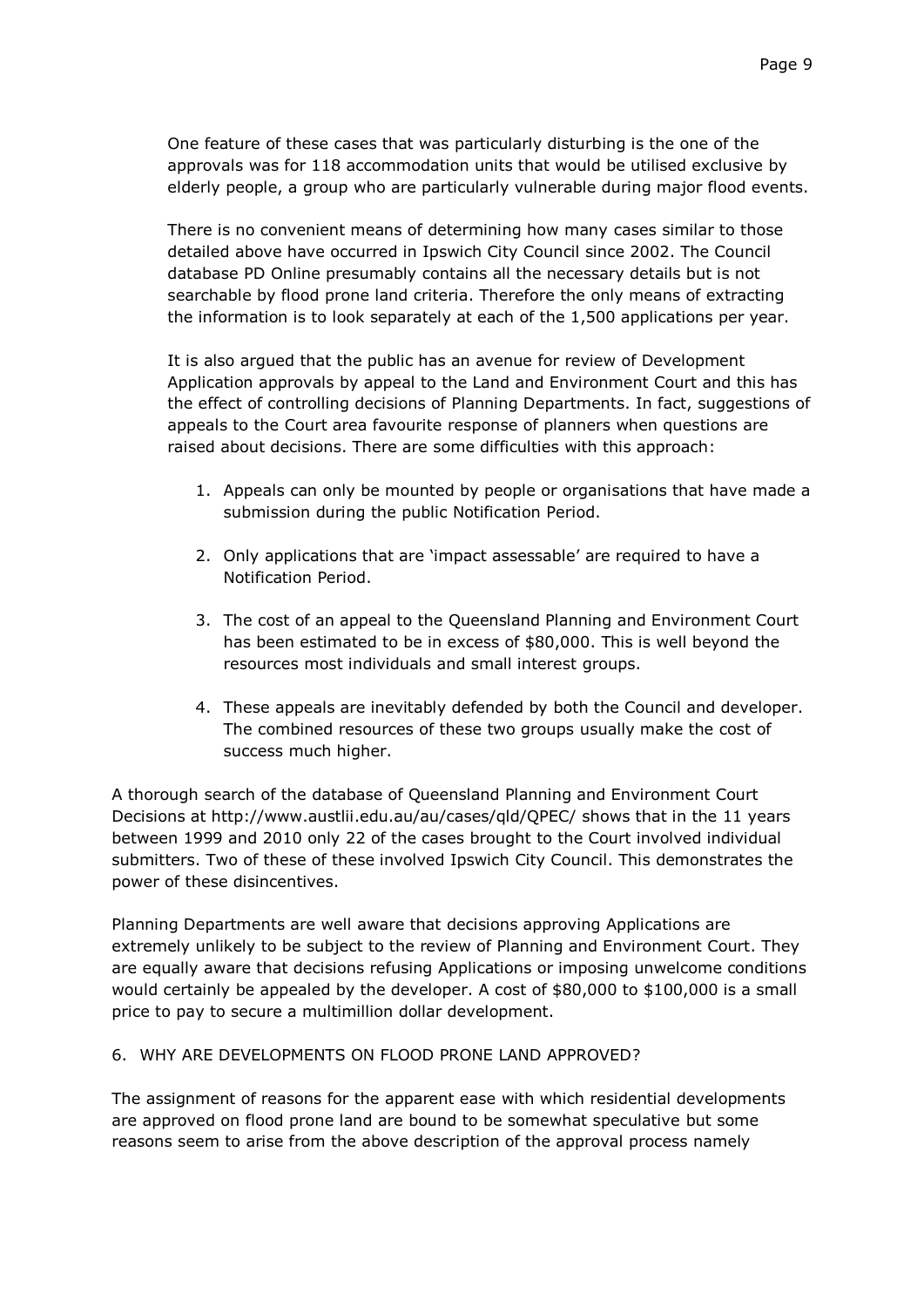- 1. There is a strong financial incentive for Councils to allow and even encourage development on of low value land such as flood prone land.
- 2. Planning Departments are aware that decisions unfavourable to the developer are likely to be appealed, particularly in the case of large scale developments,
- 3. Planning Departments are aware that decisions favourable to the developer are not likely to be challenged.

But there also is the more subtle pro-development culture that develops in Councils and is reflected in Planning Department assessments. This can be clearly seen in the Ipswich City Council. The public statements of the elected members of the Council make it clear that development of all types is expedited. Item 1 in Attachment 4 reflects the general tenor of statements by senior Councillors about planning and development while Item 2 in Attachment 4 reflects a general view about Ipswich City Council among people in the development industry.

The impact of this pro-development view of the elected Councillors can be readily seen in the regular Newsletters published by Planning Department at the website

http://www.ipswich.gld.gov.au/business/planning/planning\_news/.

Ipswich City Council is not unique in having this type of strong pro- development culture it can be seen in many LGAs, particularly those outside the Metropolitan Area.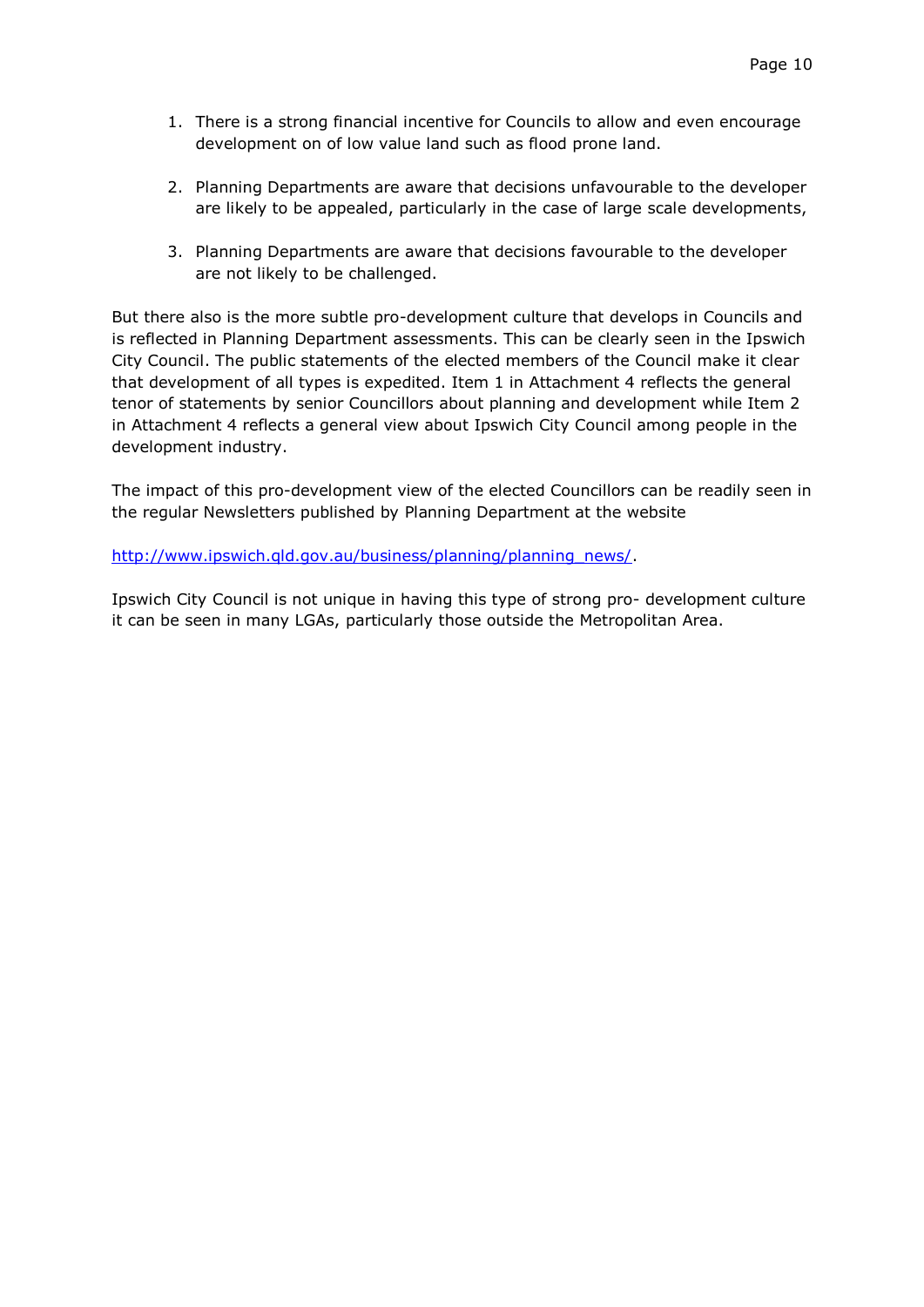## ATTACHMENT 1

**Subject:** Ipswich Rivers Flood Study **From:** "Reference Infoserv" **Date:** Wed, 9 Feb 2011 10:01:54 +1000 **To:**

Hi Ken

I have contacted the relevant department in council which has been very busy since the flood and have just been informed that the Ipswich River Flood Study is not able to be be released. Regards Margaret

## **Reference Librarian**

Information Services Delivery Team Ipswich Library and Information Servi ce IPSWICH CITY COUNCIL

**From:** Reference Infoserv **Sent:** Sun 23/01/2011 9:14 AM **To: Subject:** RE: Ask a Librarian Request

Hi Ken

Thanks for your enquiry. I have checked the library catalogue and we don't have a copy of this report. I will contact another department in council tomorrow when they open to see if it is available there. I will let you know once I find out.

Regards

Margaret

### **Reference Librarian**

Information Services Delivery Team Ipswich Library and Information Service IPSWICH CITY COUNCIL

**From: Sent:** Sat 22/01/2011 12:51 PM **To:** Reference Infoserv **Subject:** Ask a Librarian Request

**Name:** KEN ALDERTON

**Email Address:** 

**Phone Number:** 

**Question:** I am seeking a copy of a report produced for Ipswich City Council in either 1999 or 2000 by consultants Sinclair Knight Merz entitled "Ipswich Rivers Flood Study". Can you please advise me on where I might be able to see a copy. Thanks

**Type of Enquiry:** General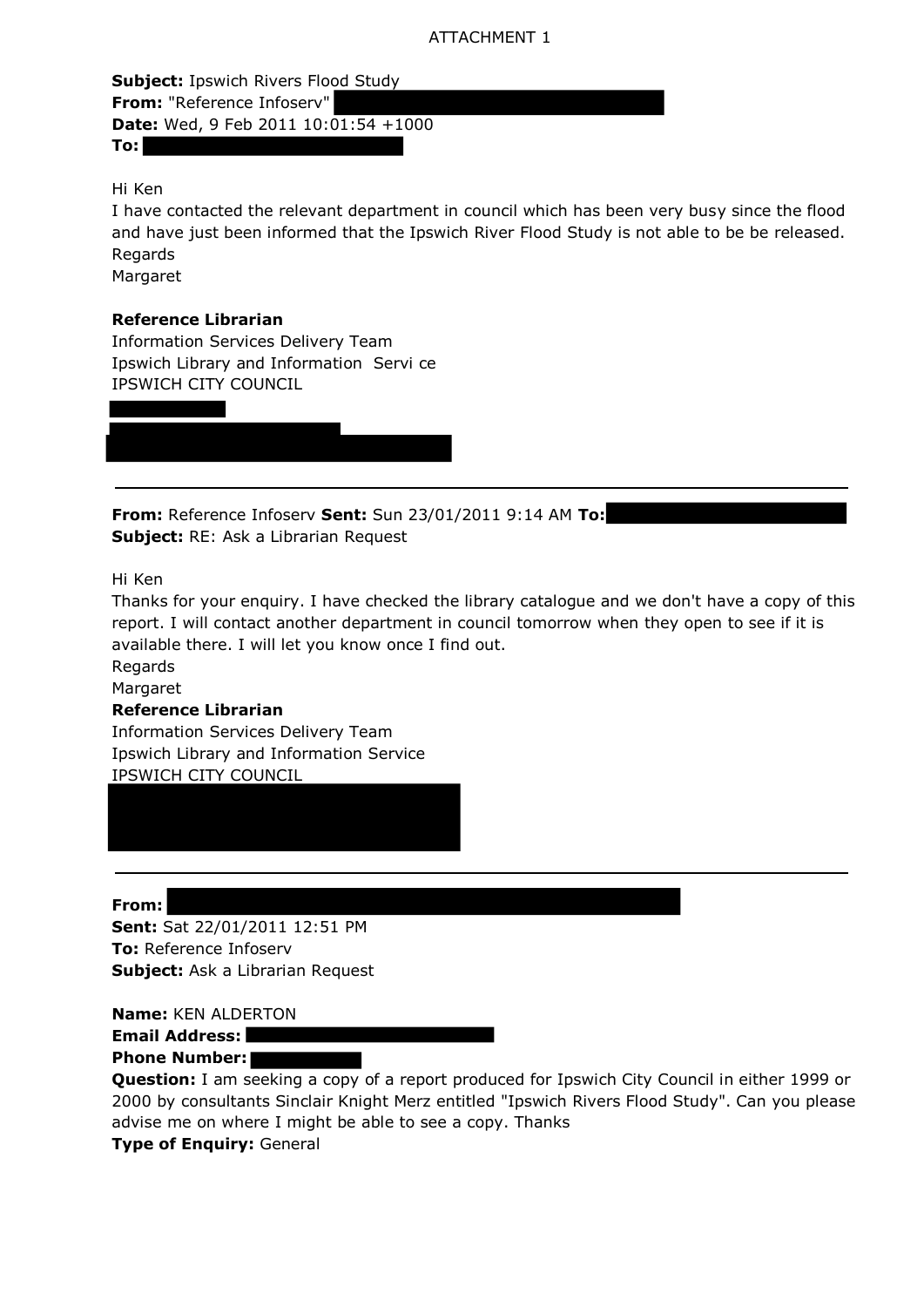# ATTACHMENT 2 ESTIMATES OF DAMAGE and Q100 LEVEL

EXTRACT FROM HANSARD

Tuesday, 8 February 2011 HOUSE OF REPRESENTATIVES 60

**Date** Tuesday, 8 February 2011 **Source House** Page 60 **Proof No. 2012 12:30 Proof No. 2013**<br>Questioner **Responde** 

**Questioner Responder**

**Mr NEUMANN** (Blair) (6.28 pm)—On behalf of the people of Blair, I thank the Prime Minister for the condolence motion and extend my deepest sympathy and heartfelt sorrow to the people of Queensland and to people across the country for the loss they have sustained in lives, in property and in personal possessions, particularly the cherished mementos that they have lost. Our hearts go out to the people of the Lockyer Valley adjacent to the electorate of Blair and to the people of Toowoomba.

The measure of any community is found not in times of comfort and ease but in times of challenge and controversy. War and natural disasters bring out the best in humanity—and, regrettably, the worst. The virtues and the vices are very obvious, open and apparent at times of crises. The floods in South-East Queensland overwhelmed communities and councils. Lives were lost. People were injured. Families damaged psychologically and farms were destroyed. Schools were ruined. Clubs were obliterated. Roads and bridges were trashed. The damage to the lives of the people of Blair is as raw as the landscape around the Lockyer Creek, the Brisbane River and the Bremer River.

If you were to go to my electorate, you would think it was a war zone. There are people there who are living in caravans on river banks and creek banks, and they look like they are traumatised—because they are. They have not started the clean-up—you would think that the flood waters had receded 12 hours previously. It is the same for my friend the member for Oxley. The people of Goodna have sustained horrendous damage to their communities. Their CBD of Goodna in suburban Ipswich has been trashed, and the member for Oxley and his family have endured tremendous loss of possessions and of mementos and artefacts of many years of loyal service not just to his constituency but also to the party and to the people of Queensland. My heartfelt sorrow goes out to the member for Oxley, my good friend, and his wonderful wife, Margie, and their family.

I thank the ADF, particularly the RAAF base at Amberley, for the work they did during the flood. The RAAF base at Amberley is a cherished institution and icon for the people of Ipswich. I thank the Queensland

Police Service. I thank the City of Ipswich Council —the mayor, Paul Pisasale, and the councillors. I also thank the mayor of the Somerset region in Blair, Graeme Lehmann, and the councillors. I thank the Salvos, who are an ever-present lifeline. I thank the churches, the clubs and the trade unions, who showed just how important the trade union movement is to the people of South-East Queensland. I thank the businesses, the Ipswich Business Enterprise Centre, the chamber of commerce in Ipswich and the Somerset Region Business Alliance for their wonderful support, particularly to the people of Blair.

I represent most of the city of Ipswich and all of the Somerset region—the Brisbane Valley and old Kilcoy shire. I have the Somerset Dam and the Wivenhoe Dam in my electorate. The floods in South-East Queensland were worse for the people of the Brisbane Valley—far higher in terms of the levels of floods and the damage that was done—than was the 1974 flood. The people of Ipswich suffered far worse. In 1974, there were 74,000 people living in Ipswich, and 1,500 homes were inundated. In 2011, there are 170,000 people living in Ipswich, and 3,000 homes have been inundated and hundreds of businesses destroyed. In the Somerset region, 470 properties have been inundated. Over 700 streets in Ipswich were inundated with water. For the people of the upper Somerset the flood continues. Bridges are gone. Dozens and dozens of people are living in circumstances where they need choppers to bring in food and household possessions up at Mount Stanley and other places—there are dozens and dozens of people.

I particularly thank David Greenwood and River 94.9, the local radio station that around the clock served the people of Ipswich, the Brisbane Valley, Toowoomba and the Lockyer Valley. It is by far the most listened to radio station, where you have David, Moffy, Goldie, Dave and Tania—these are names that people across the South-East Queensland area know —and they did a fantastic job, sleeping at the radio station because they were cut off, as all the parts of my electorate were. Country towns and suburbs in Ipswich were cut off by water. There were 1,500 people staying in evacuation centres in Ipswich, and there were hundreds and hundreds in places like Lowood, Fernvale, Kilcoy and Toogoolawah.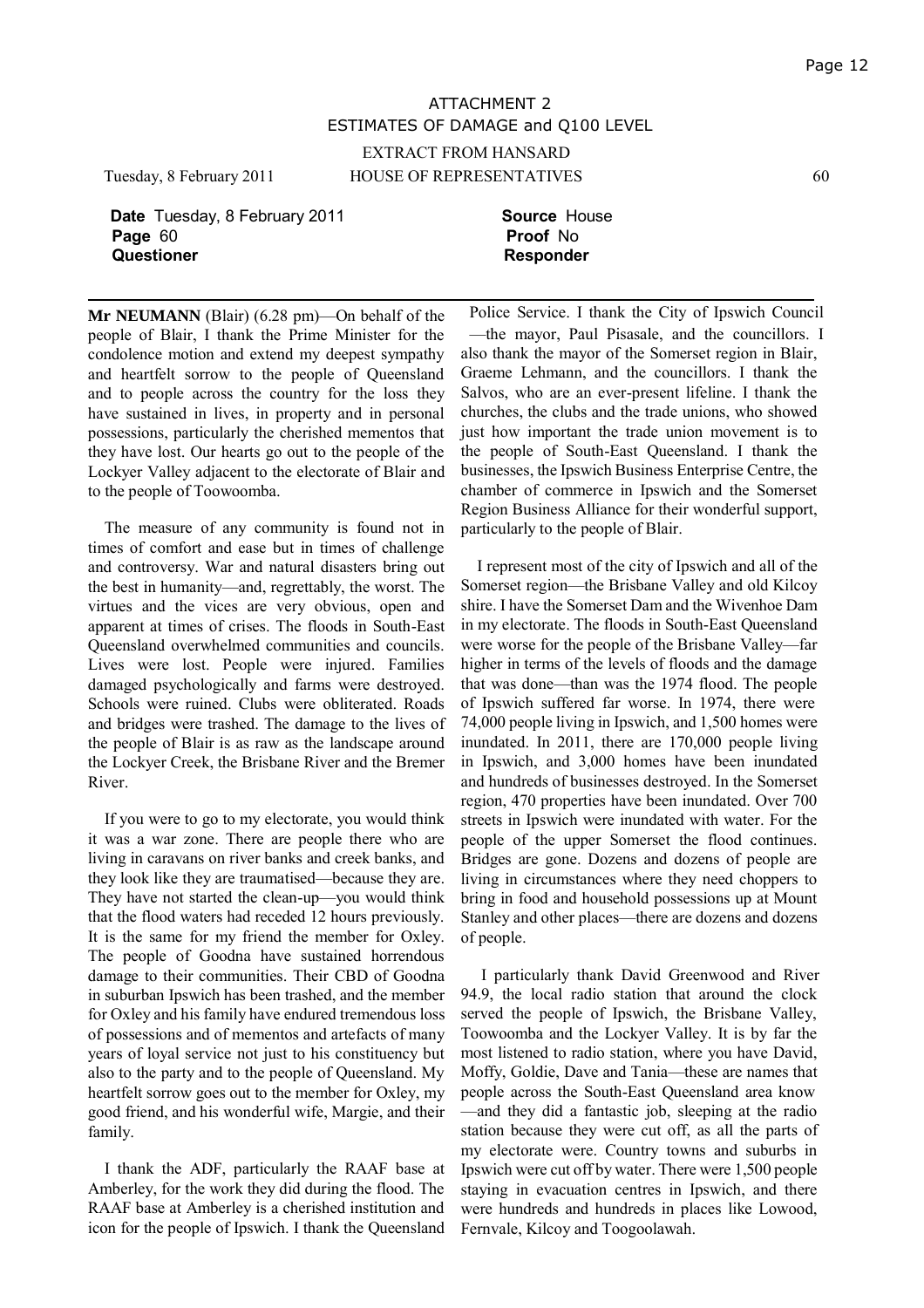



#### **6000 HOUSES IN FLOODZONE Residents urged to be ready for flood threat**

557 words 27 October 2010 The Queensland Times APNQUT Main 1 English Copyright 2010 APN Newspapers Pty Ltd. All Rights Reserved

Prepare for the worst NOW, warns SES

NATURAL disaster experts say floods from a predicted cyclone in the upcoming storm season could affect 6000 homes in the Ipswich area.

That's six times more homes than were inundated during the notorious floods in January 1974.

With weather forecasters predicting a weather event similar to the 74 floods, authorities say now is the time for people to prepare.The State Emergency Service (SES) says residents have to take steps themselves rather than wait for rescue crews to help them.

The Ipswich Local Disaster Management Group (LDMG) met yesterday at SES headquarters to assess the city's flood readiness. The LDMG is made up of natural disaster experts from groups including the council, ambulance, police, fire service and the State Government.

LDMG deputy chairman Trevor Nardi said that in 1974 just over 1000 properties were affected. Now it could be 6000. Cr Nardi said flood monitors were being tested, alerts refined and Ipswich Showgrounds investigated as an emergency assembly point.

Emergency Management Queensland (EMQ) regional director Eddie Bennet said there was "a big chance of the similar weather event to the 74 floods". "The Bureau of Meteorology (BoM) is forecasting severe storms and tropical cyclones," Mr Bennet said. "Some of the weather websites are predicting seven or more cyclones but the bureau is saying six, with one crossing the coast in the south east. "So there's more storms, that means more rain and that means more flooding. There are a lot of parallels with the 74 floods."

SES Ipswich controller Are van den Ende said some people were already taking steps to get ready for flooding.

"We've had a large number of requests for sandbags," Mr van den Ende said. "We've been giving out 20 a day so the 800 stacked

up the back is decreasing all the time." He was also looking at inflatable sandbags for elderly people.

He said people should realise the SES was there to rescue people, not perform tasks such as moving furniture out of flooded homes. "The SES will be busy taking care of people; they won't be able to do things like move furniture," he said.

"The focus is on lives not furniture."

He said people had to be prepared to move if need be and take into account items such as medication and pets and making sure cars were moved to higher ground. "People should have a plan of where they are going to move to if they are in inundated areas," he said. "We've got to get people to think about it. It's not the sort of thing people think about every day.

"They have to decide: do I stay, do I go, when I go, do I take my furniture?"

Meanwhile, the third trial of Queensland's new emergency alert system was conducted at Esk on Monday night.

The \$15 million telephone-based emergency system alerts all residents who have a billing address in an affected area.

#### BE PREPARED

Step 1: Prepare your household emergency plan

Step 2: Prepare an emergency kit and evacuation kit

Step 3: Prepare your home

Step 4: Tune into warnings on the radio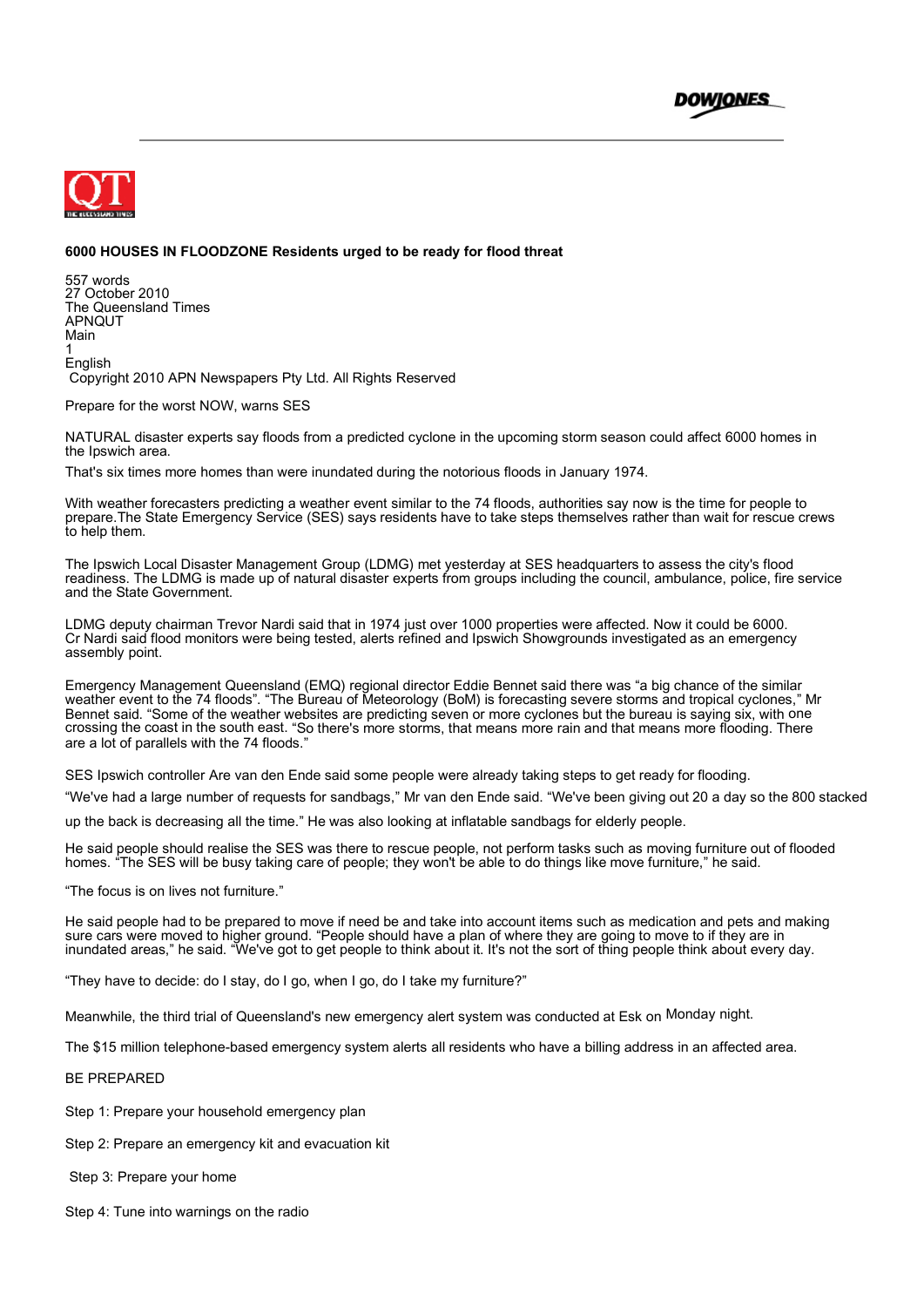

#### **Cr Tully defends law**

429 words 28 October 2010 The Queensland Times APNQUT Main 5 English Copyright 2010 APN Newspapers Pty Ltd. All Rights Reserved

Council refutes claims it allowed building on flood land

COUNCILLOR Paul Tully says it is a misconception that the council has allowed houses to be built in areas worst affected by the 1974 floods.

The council planning boss' defence came after fellow councillor Trevor Nardi said 6000 Ipswich homes would be affected by a repeat of the notorious '74 floods. That compared with 1000 homes inundated in 1974, leading to claims by QT website readers that meant council had allowed building on flood-prone land.

Cr Tully refuted those claims, saying the council had not permitted subdivision or development of the worst flooding areas since 2002. "Our standard is Q100, which is the state standard for development," Cr Tully said. "1974 was about a 1 in 100 flood, which means there is a one per cent chance of it happening in any given year. It could happen next month but it might not happen for another 200 years.

"If you have a block of land under Q100 you can't subdivide but you can build one house on the block. That's the same whether the block is 600sq m or 6000sq m. "We allow that because we want to protect people's interests; preserving people's ownership rights.

"A lot of people saw the '74 floods and said the council had let people build on land that was flooded but those places are above the Q100 level.

"I think we're the toughest and the most reasonable at the same time. You can build one house on Q100 land and if it burns down you can rebuild but you can't subdivide. "We have people coming in all the time wanting to develop or sub-divide on Q100 flood areas and they are told they can't.

"There are a few places you could point to but they would have had pre-existing approvals."

Katie Peters said she and her husband Gavin bought their house in Sydney Street, Brassall knowing full- well it was in the Q100 zone. The house they bought five years ago backs on to the Bremer River but Ms Peters said she was willing to live with the flood risk. "When we bought it we were told the water came right over the road in 1974," she said.

"It worries me but if it happens, it happens. I wanted a place next to the river and I like the idea of having no neighbour at the back."

Document APNQUT0020101027e6as000rx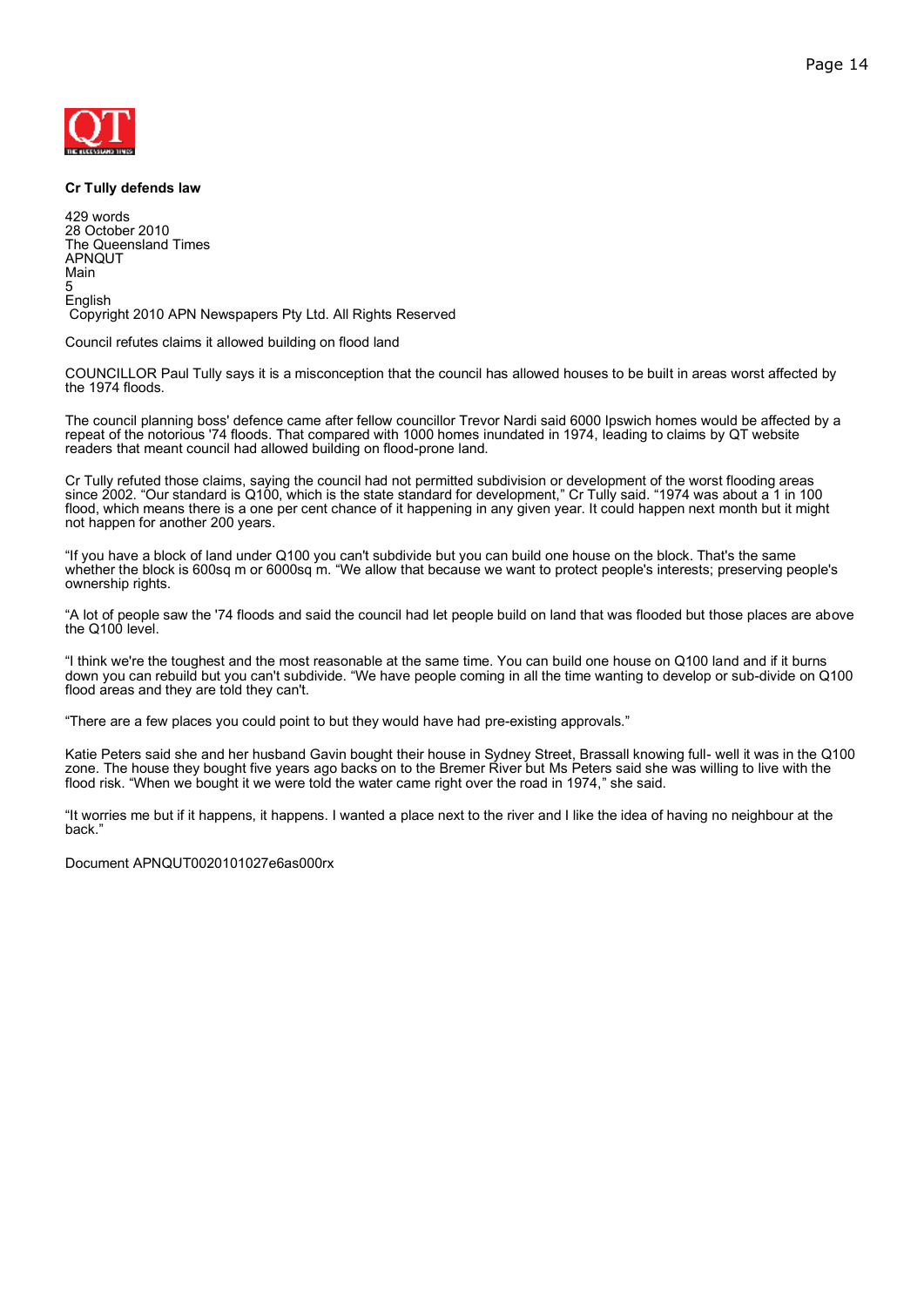



20 November 2010 The Queensland Times APNQUT Main 16 English Copyright 2010 APN Newspapers Pty Ltd. All Rights Reserved

#### Not quite right

PETER C of Bellbird Park is wrong in relation to his interpretation of Ipswich's development flood levels . After the 1974 flood,

Ipswich City Council adopted a modest 1 in 20 flood level which was later increased to 1 in 100.

Land owners with approvals or planning development commitments under the earlier regime have been permitted to exercise their existing development rights.

The state-wide standard of 1 in 100 applies in Ipswich for residential developments subject to some very limited exceptions.

If Peter C would like to make an appointment at my office, I am more than happy to explain the rationale and detail of the city's flood regulation strategy.

CR PAUL TULLY Goodna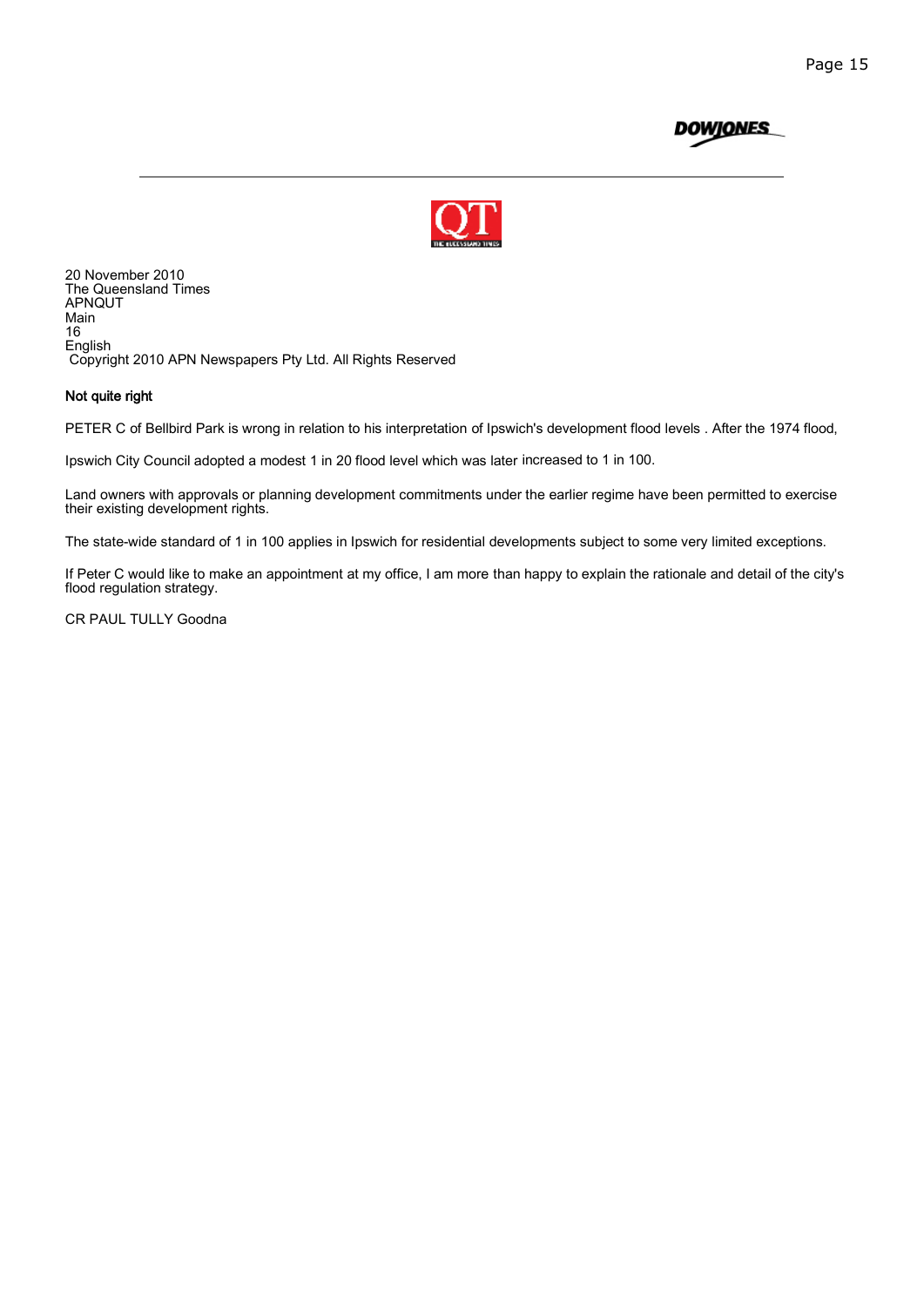ATTACHMENT 3 MAPS



Figure 1

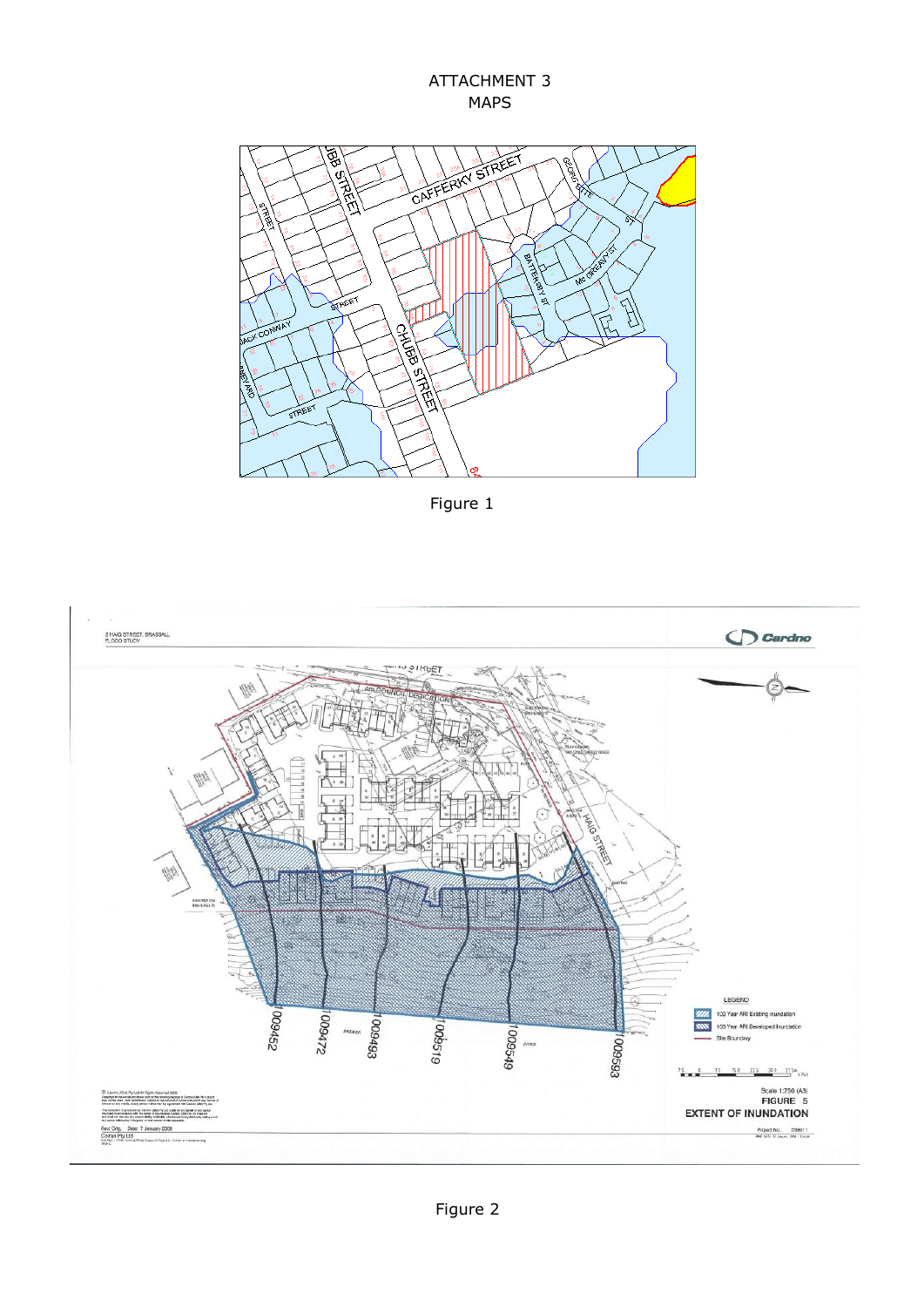## ATTACHMENT 4 PRESS STATEMENTS - DEVELOPMENT

### ITEM 1

## **Some councils around Australia have built a reputation for fast-tracking good developments**

31 July 2010 The Gold Coast Bulletin **GCBULL** B - Main 44 English Copyright 2010 News Ltd. All Rights Reserved

(EXTRACT)

## Ipswich City Council

A COUNCIL united in its pro-development stance is one of Ipswich City Council's secrets to success according to its decision-makers. Councillor Paul Tully said all the councillors were behind good development, which filtered down to the attitude of its planning staff.

―Properly prepared developments are processed fast,'' he said. ―We encourage officers to deal with approvals quickly and councillors do too. "We work on the basis of how we can say yes to projects instead of how we can say no.''

Cr Tully said large developments were usually approved within six months. He said Ipswich City Council had been on the front foot with planning infrastructure for future development. "Sometimes councils cannot approve development because the infrastructure is not in place to support it," he said. "But the infrastructure is already in place or planned here ready for things to move ahead.''

Mayor Paul Pisasale said the planning and economic development staff had a reputation for telling developers what was needed up-front, instead of dragging out the process. Its staff even find land for developers.